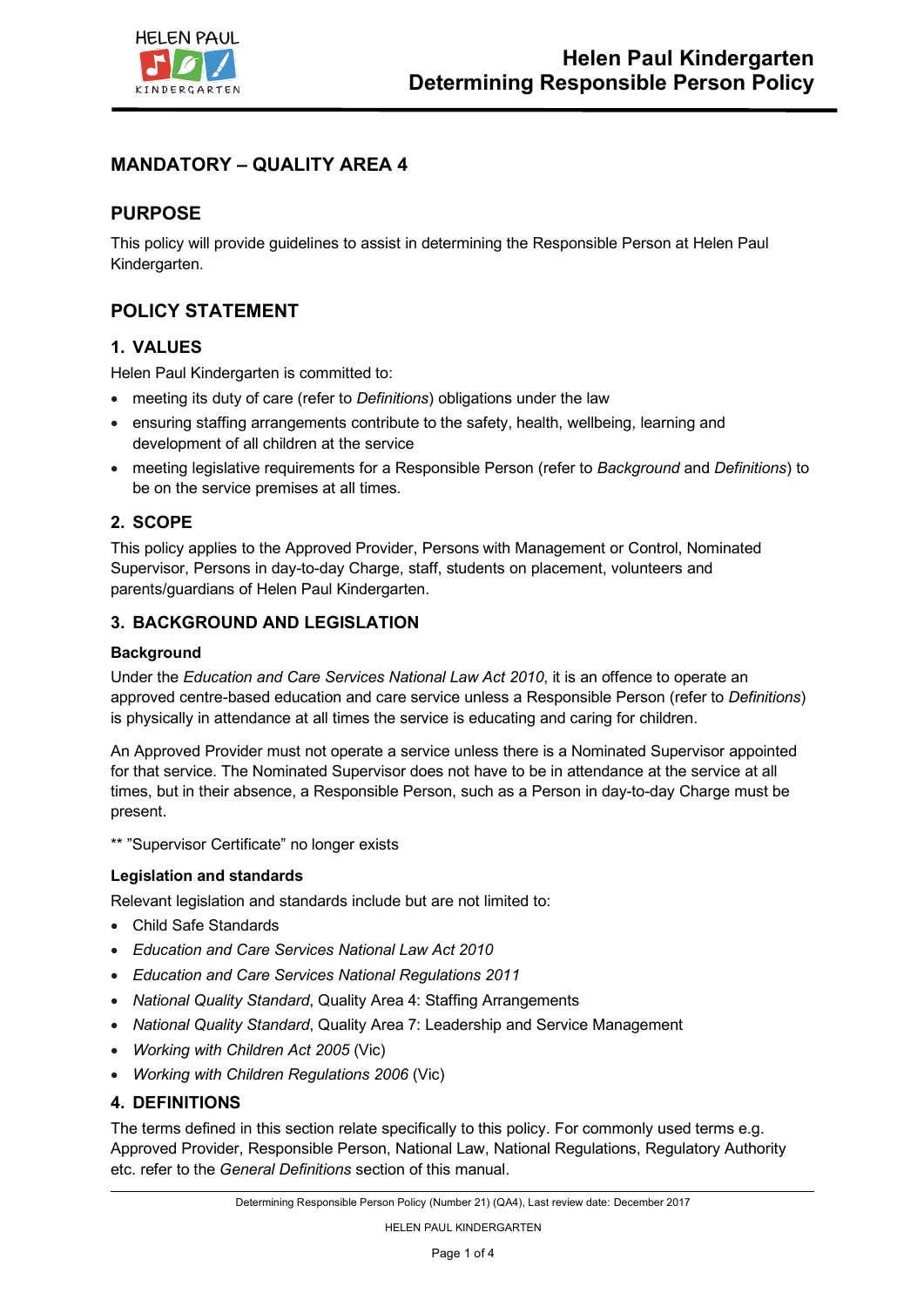

**Duty of care:** A common law concept that refers to the responsibilities of organisations to provide people with an adequate level of protection against harm and all reasonable foreseeable risk of injury.

**Person in day-to-day Charge:** A person who is placed in day-to-day charge of an education and care service by an Approved Provider or a Nominated Supervisor; and who has consented to the placement in writing (Regulation 117A).

**Person with Management or Control:** Where the Approved Provider of a service is an eligible association, each member of the association's executive committee is a Person with Management or Control and has the responsibility, alone or with others, for managing the delivery of the education and care service (National Law: Definitions (b)).

**Responsible Person:** Centre-based services must have a Responsible Person present at all times that the service is delivering education and care. The responsible person is the Person in day-to-day Charge at the service and can be one of the following:

- the Approved Provider, if the Approved Provider is an individual, or in any other case, a Person with Management or Control (refer to *Definitions*) of an education and care service operated by the Approved Provider
- the Nominated Supervisor of the service
- a Person placed in day-to-day Charge of the service. (National Law, Section 162)

**Nominated Supervisor:** A person who has been nominated by the Approved Provider of the service under Part 3 of the Act and who has consented to that nomination in writing can be the Nominated Supervisor. All services must have a Nominated Supervisor(s) with responsibility for the service in accordance with the National Regulations (Section 5 and 161).

### **5. SOURCES AND RELATED POLICIES**

#### **Sources**

- Australian Children's Education and Care Quality Authority (ACECQA), Information Sheets: www.acecqa.gov.au
- *Guide to the Education and Care Services National Law and the Education and Care Services National Regulations 2011*: www.acecqa.gov.au
- *Guide to the National Quality Framework*: www.acecqa.gov.au

### **Service policies**

- *Child Safe Environment Policy*
- *Code of Conduct Policy*
- *Participation of Volunteers and Students Policy*
- *Privacy and Confidentiality Policy*
- *Staffing Policy*
- *Supervision of Children Policy*

# **PROCEDURES**

#### **The Approved Provider and Persons with Management or Control are responsible for:**

- ensuring there is a Responsible Person on the premises at all times the service is delivering education and care programs for children
- nominating sufficient Nominated Supervisors to meet legislative requirements for a Responsible Person at the service at all times, including during periods of leave or illness
- ensuring that a person nominated as a Nominated Supervisor or a Person in day-to-day Charge:
	- $-$  is at least 18 years of age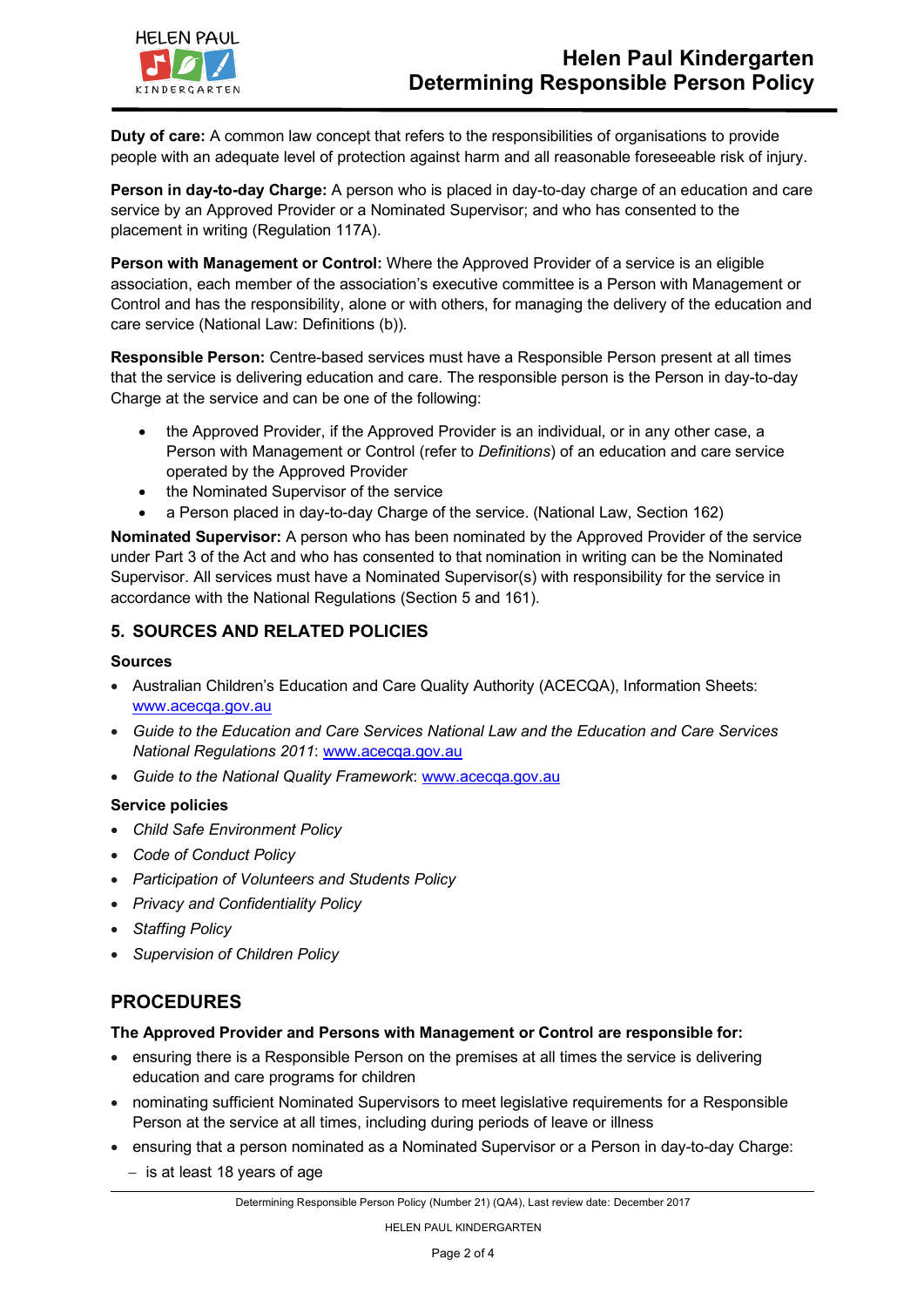- has adequate knowledge and understanding of the provision of education and care to children
- has the ability to effectively supervise and manage an education and care service
- has not been subject to any decision under the National Law, or any other children's services or education law, to refuse, refuse to renew, suspect, or cancel a licence, approval, registration, certification or other authorisation granted to the person
- has a history of compliance with the National Law and other relevant laws (Regulations 117C and 117B)
- ensuring that the name and position of the Responsible Person in charge of the service is displayed and easily visible from the main entrance of the service<sup>1</sup> (National Law: Section 172)
- ensuring that the service does not operate without a Nominated Supervisor(s), and that the Nominated Supervisor(s) has given written consent to be in the role
- ensuring that the name of the Nominated Supervisor is displayed prominently at the service
- ensuring that information about the Nominated Supervisor, including name, address, date of birth, evidence of qualifications, approved training, a Working with Children Check or teaching registration, and other documentary evidence of fitness to be a Nominated Supervisor (refer to *Staffing Policy*) is kept on the staff record (Regulation 146)
- notifying the Regulatory Authority if:
	- there is a change to the name or contact details of the Nominated Supervisor (Section 56, Regulation 35)
	- the Nominated Supervisor is no longer employed or engaged by the service
	- has been removed from the role
	- the Nominated Supervisor withdraws their consent to the nomination
	- if a Nominated Supervisor or person in day-to-day charge has their Working with Children Check or teacher registration suspended or cancelled, or if they are subject to any disciplinary proceedings under the law
	- there is any other matter or incident which affects the ability of the Nominated Supervisor to meet minimum requirements and re-assessing the Nominated Supervisor's suitability for the role
- ensuring that, when the Nominated Supervisor is absent from the premises, an alternative Responsible Person is on site
- ensuring that the Nominated Supervisor and Person in day-to-day Charge have a sound understanding of the role of Responsible Person
- ensuring that the staff record includes the name of the Responsible Person at the centre-based service for each time that children are being educated and cared for by the service (Regulation 150)
- ensuring that the Nominated Supervisors and Person in day-to-day Charge have successfully completed child protection training (see *Child Safe Environment Policy)*
- developing rosters in accordance with the availability of Responsible Persons, hours of operations and the attendance patterns of children.

#### **The Nominated Supervisor is responsible for:**

- providing written consent to accept the role of Nominated Supervisor
- ensuring they have a sound understanding of the role of Responsible Person (refer to *Definitions*)
- ensuring that, in their absence from the service premises, a Responsible Person is present
- ensuring that a Person in day-to-day Charge:
	- $-$  is at least 18 years of age

l